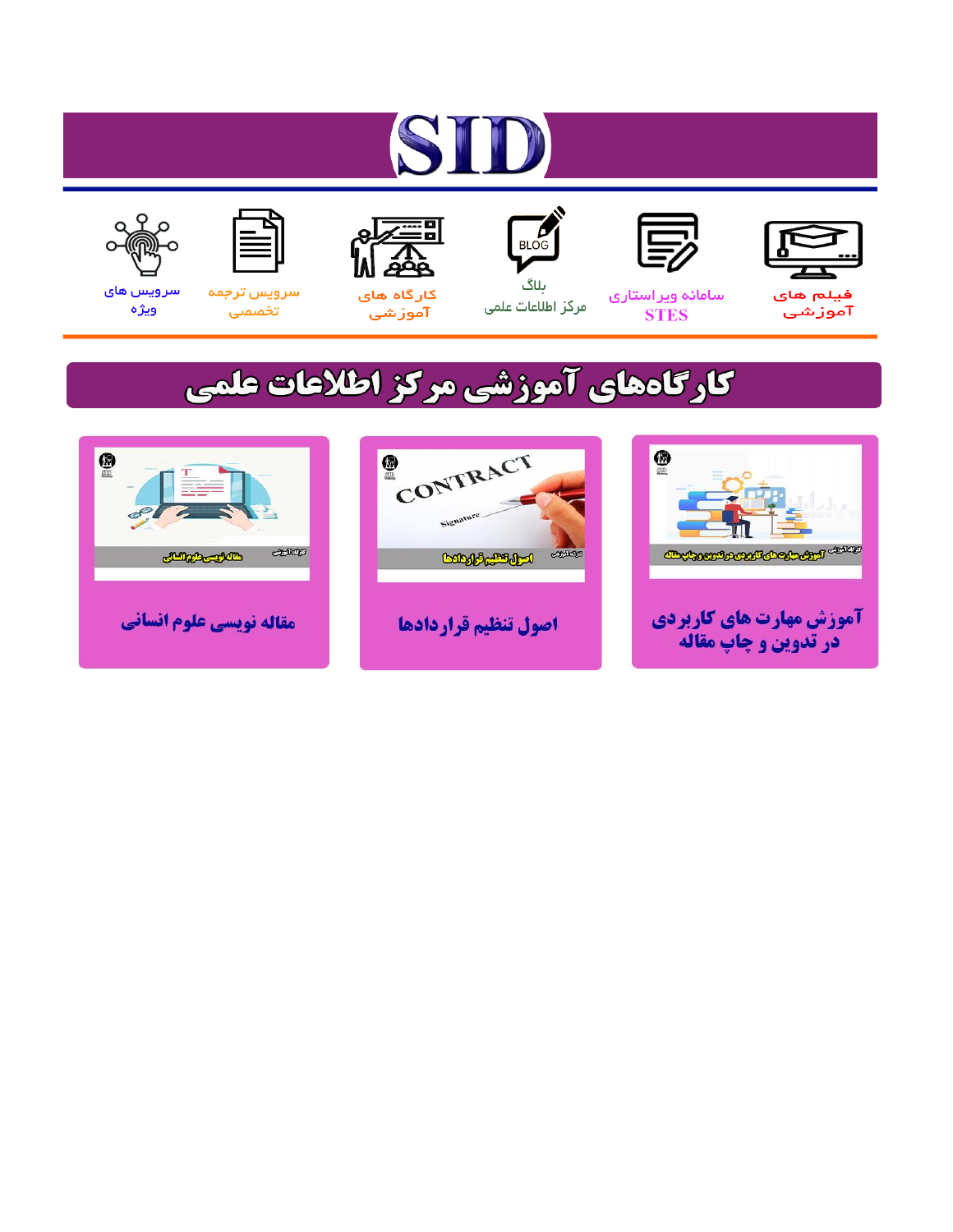Middle East Journal of Cancer 2010; 1(4): 151-153

### **Good Writing and Good Reporting to Enhance the Impact of Articles and Journals**

#### **Karen Shashok**

*Co-coordinator, AuthorAID in the Eastern Mediterranean, Granada, Spain and Shiraz, Iran*

**Co-coordinator**, AuthorAID in the Eastern Mediterranean, Granada, and the considered the international language researchers in n of science, most researchers who are research settings a now active, and therefore most resp Although English is currently considered the international language of science, most researchers who are now active, and therefore most readers and writers of research articles, may not use English as their first language. Although all writers regardless of their native language must work hard to acquire good writing, reporting and publication skills, the challenges of effective research communication are greater for non-native users of English. Differences in language skills and inequities in access to high-quality writing assistance may skew the international science literature by favoring the publication of research by native writers, while placing nonnative writers at a competitive disadvantage in the publication game.

The potential this situation creates to marginalize important contributions to scientific knowledge from emerging research communities should not be ignored, and a number of organizations and institutions involved in research editing and publishing are working to increase awareness of the problem. Unfortunately, the resources available

to level the playing field for researchers in non-native English research settings are currently limited. To make matters worse, journal editors and publishers that were previously willing and able to provide free substantive editing or copyediting to make accepted manuscripts easier to read and understand have for the most part withdrawn this service to authors, because they lack the budget, staff and time, or possibly out of a desire to maximize profits in the case of commercial, for-profit science publishers.

The AuthorAID concept<sup>1</sup> is a response to inadequacies in the support for writing and publishing available to researchers from settings where English is not the first language. AuthorAID projects aim to strengthen research publication capacity in several ways. For researchers, projects provide manuscript editing and training in good writing, reporting and publication skills. For editors, projects provide manuscript editing support and advice about effective editorial policies and practice. For

Corresponding Author:

Karen Shashok, Compositor Ruiz Aznar 12, 2-A, 18008 Granada, Spain Tel: +98-711-9373566193 Email: kshashok@kshashok.com

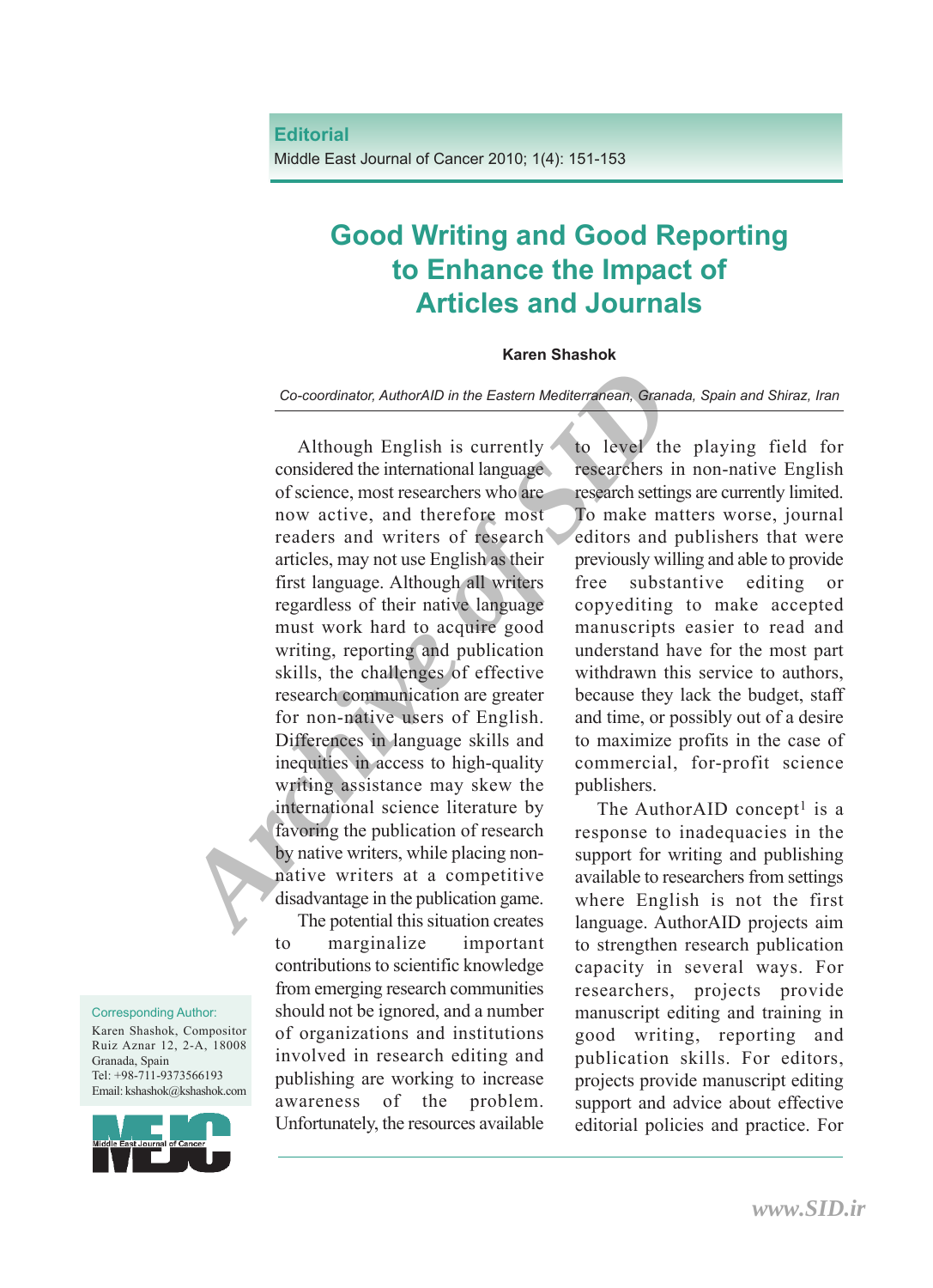both researchers and editors, AuthorAID projects provide training in appropriate writing and publication ethics-an area that currently receives considerable attention from editors. The proliferation of copy-and-paste writing is forcing editors and publishers to reconsider definitions of plagiarism (or words, of ideas, or both?) and the meaning of "original contribution" as it applies to research writing. 2

Faceptance. Some guidance about technical information well, and since a since a since a since and the since a since and the since a since of the since of the since of the since of the since of the since of the since of the The AuthorAID in the Eastern Mediterranean (AAEM) project 3-6 has been helping researchers to write better manuscripts and improve their chances of acceptance. Some guidance about good writing from AAEM is offered below. Researchers are encouraged to provide the same quality in manuscripts for national and regional journals as for international journals, since the former are likely to be available internationally on the internet and through bibliographic databases even though they are published locally. After all, if the findings are important enough to publish, they are worth publishing in a way that will make a favorable impression on readers around the world regardless of the journal's place of publication.

The introduction section should be used to attract the reader's attention by explaining what question the research was designed to answer, and by identifying which researchers or health care practitioners need to know the results. In addition, the introduction should allow the reader to understand why it isimportant to know the answer to the research question. For example, can the findings be used to improve the quality of care, avoid treatment errors, or help to understand a mechanism of illness or health?

The end of the introduction section should contain a statement of purpose to explain what solution the authors proposed and briefly explain what kind of study or experiment was done to test the solution. This definition of the aim of the study is important to focus the article on the original findings, and also to guide the discussion of the findings and their implications with reference specifically to the purpose of the study.

If the results section reports the data clearly and

in a logical order, readers will be able to foresee the conclusions, and will be more likely to find the article rigorous and convincing. The discussion section should provide an answer the question asked in the introduction-which is what the readers want to know when they reach the end of the article.

"Writing" usually refers to proficiency in the use of language; in contrast, "reporting" refers to the accuracy and transparency of the information about the methods and results. A manuscript written in excellent English may not report the technical information well, and a manuscript in which the technical information is reported rigorously may not be well written in terms of English usage. Like the writing quality, the reporting quality influences how the reader perceives the scientific rigor of the research. Editors, statisticians and methodologists have developed useful instruments to improve the reporting quality of research manuscripts, and researchers should use these tools, which are available free online in the form of checklists. 7,8

Even though it is can be challenging to write well in English, it can be risky to copy text from other articles. If the source of the text is not referenced correctly, copying may result unintentionally in plagiarism. Some editors believe that plagiarism occurs even though some of the words in the copied text have been changed, if the text has been paraphrased, or even if the text has been translated from another language. There is no consensus yet among journal editors about the exact definition of plagiarism, so it is better to avoid the risk entirely by writing all parts of the manuscript in the authors' original words. For now, the only exception some editors find acceptable is for specific methods that must be described accurately to ensure that the study is reproducible. Another good reason to avoid copying and pasting is because the English may not be very good even in articles written by native users of the language, and even in articles in the most prestigious journals. 9

In summary, a well-written article will use the simplest language possible so that the meaning is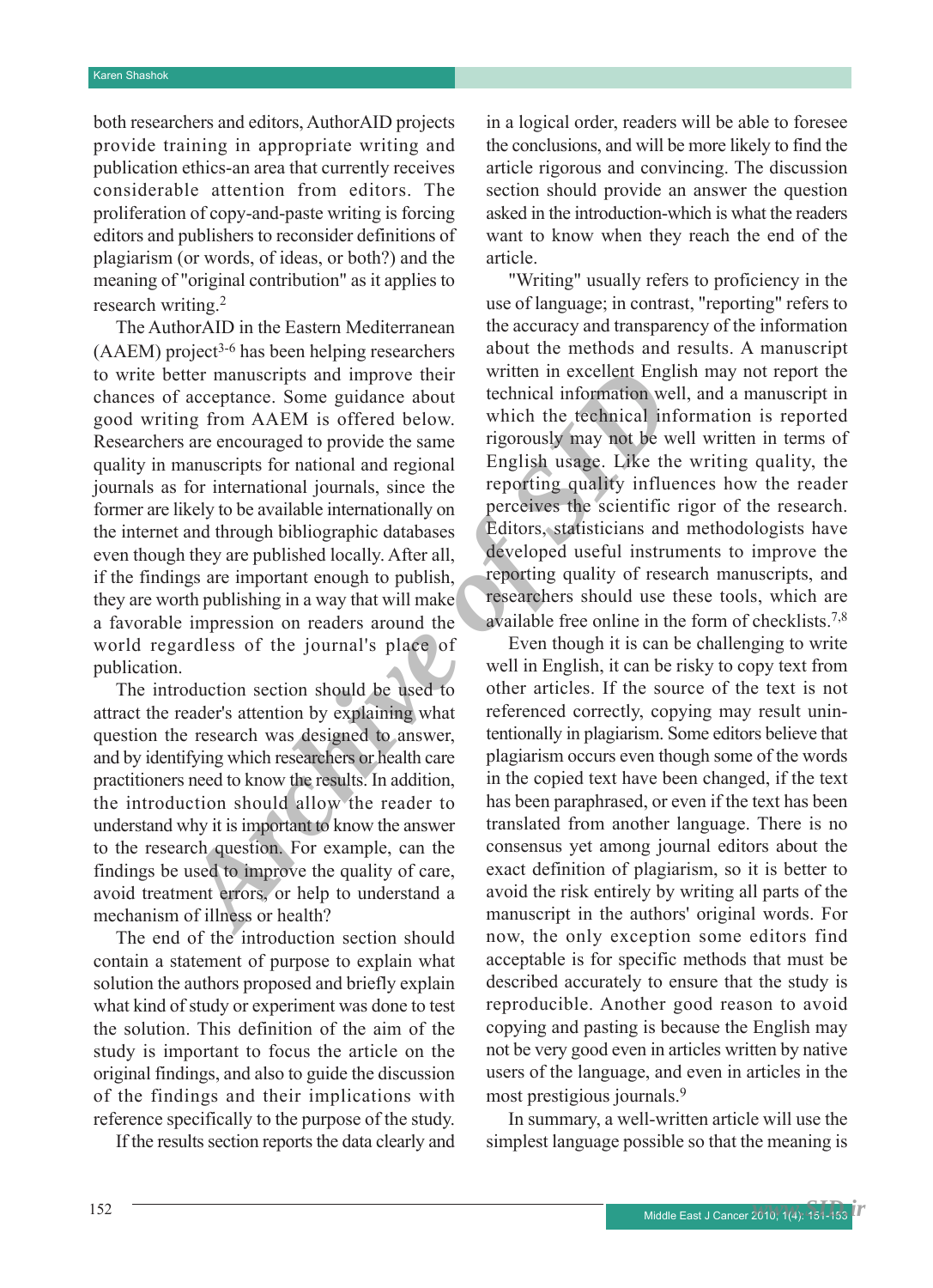clear to all readers. Busy researchers do not have time to read the same sentence or paragraph more than once to understand it. The results, analyses and conclusions will be reported in a rigorous manner that emphasizes the important new findings but does not exaggerate their generalizability. To be rigorous and make a favorable first impression, a manuscript should be checked carefully before it is submitted to correct errors in technical information about the design, sample size, methods, statistical tests and numerical data. A simple, rigorous article is more likely to convince the reviewers, editors and other readers that the research was done carefully and that the results can be trusted. If the article is readable and convincing, it has a better chance of making a useful impact on health care and research. In addition, it will enhance the reputation of the authors, their institution, and the journal that has published the research.

#### **Acknowledgements**

*Archive Conserverse (Conserverse)*<br> *Archive of the Conserverse in the conserverse in the conserverse in the section and the redefinity of the conserverse of making a<br>
archive of SID<i>UATOR Network Conserverse conservers* I thank Dr Farhad Handjani, Co-coordinator of AuthorAID in the Eastern Mediterranean, and Shiraz University of Medical Sciences in Shiraz, Iran, for making it possible for AuthorAID in the Eastern Mediterranean to offer writing and publishing support to researchers and editors in the Eastern Mediterranean, Middle East and Western Asian regions. I also thank the volunteer editors who generously donate their time and skills to AuthorAID in the Eastern Mediterranean.

#### **References**

- 1. AuthorAID. Wikipedia entry. Available at http://en.wikipedia.org/wiki/AuthorAID. Accessed 25 January 2011.
- 2. Habibzadeh F, Shashok K. Plagiarism in scientific writing: words or ideas? *Croatian Med J* 2011; in press.
- 3. Shashok K. AuthorAID in the Eastern Mediterranean: A communication bridge between mainstream and emerging research communities. *European Science Editing* 2009;35(3):106-108. Available at http://www.ease.org.uk/pdfesearticlesnov09/EATW\_co rrespondence106-8.pdf. Accessed 27 January 2011.
- 4. Shashok K. 2010. Aiding authors in the Eastern Mediterranean. *Ethical Editing* 2010;2(3):5-6.Available at http://publicationethics.org/newsletters. Accessed

27 January 2011.

- 5. Shashok K. How AuthorAID in the Eastern Mediterranean helps researchers become authors. *The Write Stuff* 2010;9(1):43-6. Available at http://www.emwa.org/ JournalPDFs/J\_V19\_I.pdf. Accessed 27 January 2011.
- 6. Shashok K, Handjani F. Enhancing the quality of research publication: AuthorAID in the Eastern Mediterranean. *Journal of the Tehran University Heart Center* 2010;5(4):169-71. Available at  $h$  t t p : // $j$  o u r n a l s . t u m s . a c . i r / description.aspx?org\_id=59&culture\_var=en&journal\_ id=18&segment=en. Accessed 27 January 2011.
- 7. The CONSORT Group. The CONSORT statement.. Available at http://www.consort-statement.org/consortstatement/overview0/. Accessed 25 January 2011.
- 8. EQUATOR Network. Enhancing the QUAlity and Transparency Of health Research. Available at http://www.equator-network.org. Accessed 25 January 2011.
- 9. Vasconcelos SMR. Writing up research in English: Choice or necessity? *Rev Col Bras Cir* 2007;34:1-2.